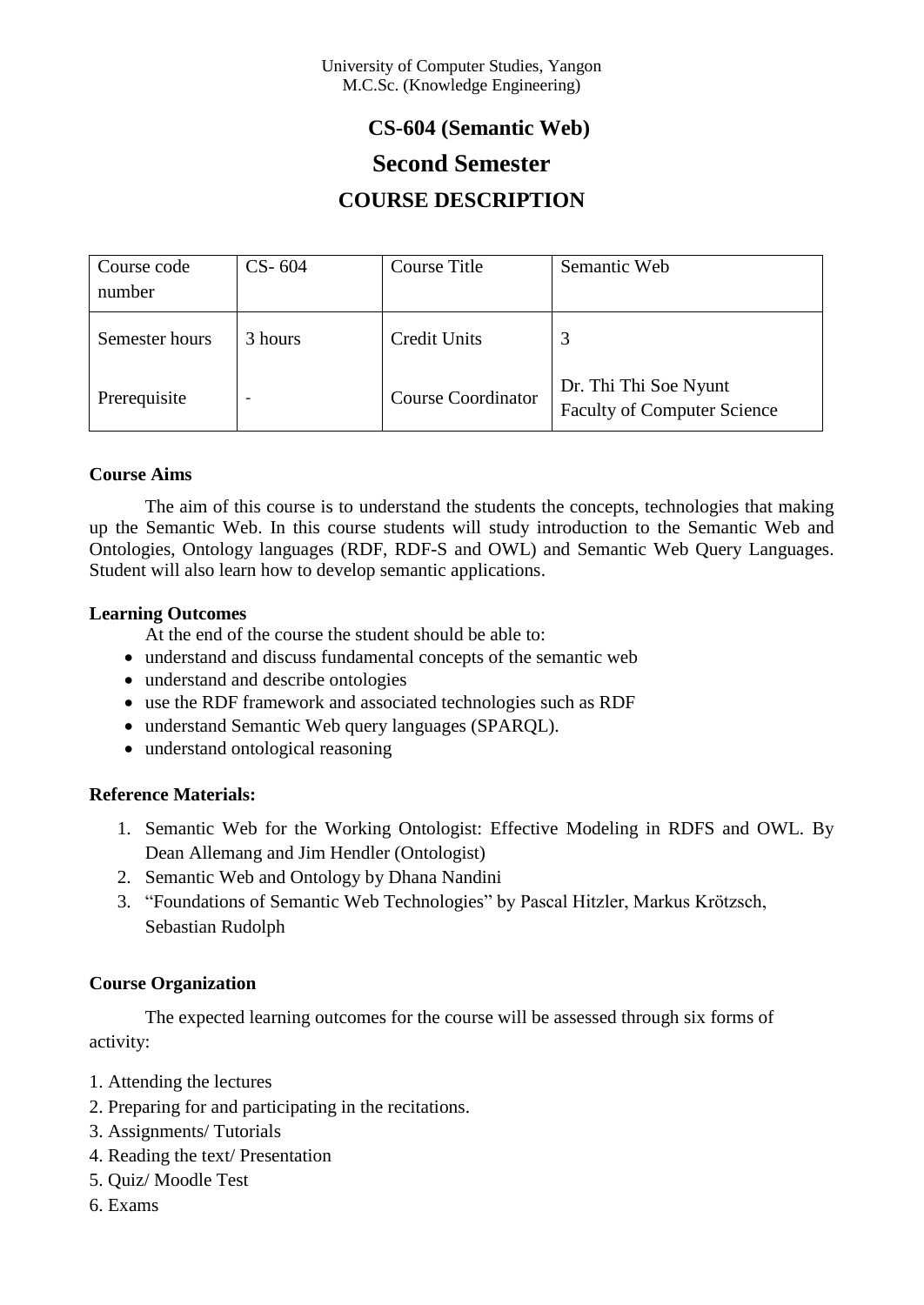#### University of Computer Studies, Yangon M.C.Sc. (Knowledge Engineering)

### **Assessment Plan**

| Final Exam          | 50% |
|---------------------|-----|
| Assignments         | 20% |
| Presentation        | 10% |
| Class participation | 10% |
| Tutorial / Quiz     | 10% |
|                     |     |

### CS-604 : **Semantic Web** Second Semester

Text Books : ["Foundations of Semantic Web Technologies"](http://www.semantic-web-book.org/) by Pascal Hitzler, Markus Krötzsch, Sebastian Rudolph - ISBN: 9781420090505

### Periods : **45 periods for 15 weeks (50 minutes for 1 period)**

| No.              | Chapter                                        | Week   | Remark |
|------------------|------------------------------------------------|--------|--------|
|                  | <b>Chapter 1</b>                               |        |        |
|                  | <b>The Quest for Semantics</b>                 |        |        |
| 1.               | 1.3 Exchanging Information                     | Week 1 |        |
|                  | 1.4 Semantic Web Technologies                  |        |        |
|                  | <b>Chapter 2</b>                               |        |        |
|                  | <b>Simple Ontologies in RDF and RDF Schema</b> |        |        |
| 2.               | 2.1 Introduction to RDF                        | Week 2 |        |
|                  | 2.2 Syntax for RDF                             |        |        |
|                  | 2.3 Advanced Features                          |        |        |
| 3.               | 2.4 Simple Ontologies in RDF Schema            | Week 3 |        |
|                  | 2.5 Encoding of Special Data structures        |        |        |
|                  | 2.6 An Example                                 |        |        |
|                  | 2.7 Summary                                    |        |        |
|                  | Exercises                                      |        |        |
|                  | Quiz                                           |        |        |
|                  | <b>Chapter 3</b>                               |        |        |
|                  | <b>RDF Formal Semantics</b>                    |        |        |
| $\overline{4}$ . | 3.1 Why Semantics                              | Week 4 |        |
|                  | 3.2 Model-Theoretic Semantics for RDF(S)       |        |        |
| 5 <sub>1</sub>   | 3.3 Syntactic Reasoning with Deduction Rules   | Week 5 |        |
|                  | 3.4 The Semantic Limits of RDF(S)              |        |        |
|                  | 3.5 Summary                                    |        |        |
|                  | Exercises                                      |        |        |
|                  | Quiz                                           |        |        |
|                  | <b>Chapter 4</b>                               |        |        |
|                  | <b>Ontologies in OWL</b>                       |        |        |
| 6.               | 4.1 OWL Syntax and Intuitive Semantics         | Week 6 |        |
|                  | 4.2 OWL Species                                |        |        |